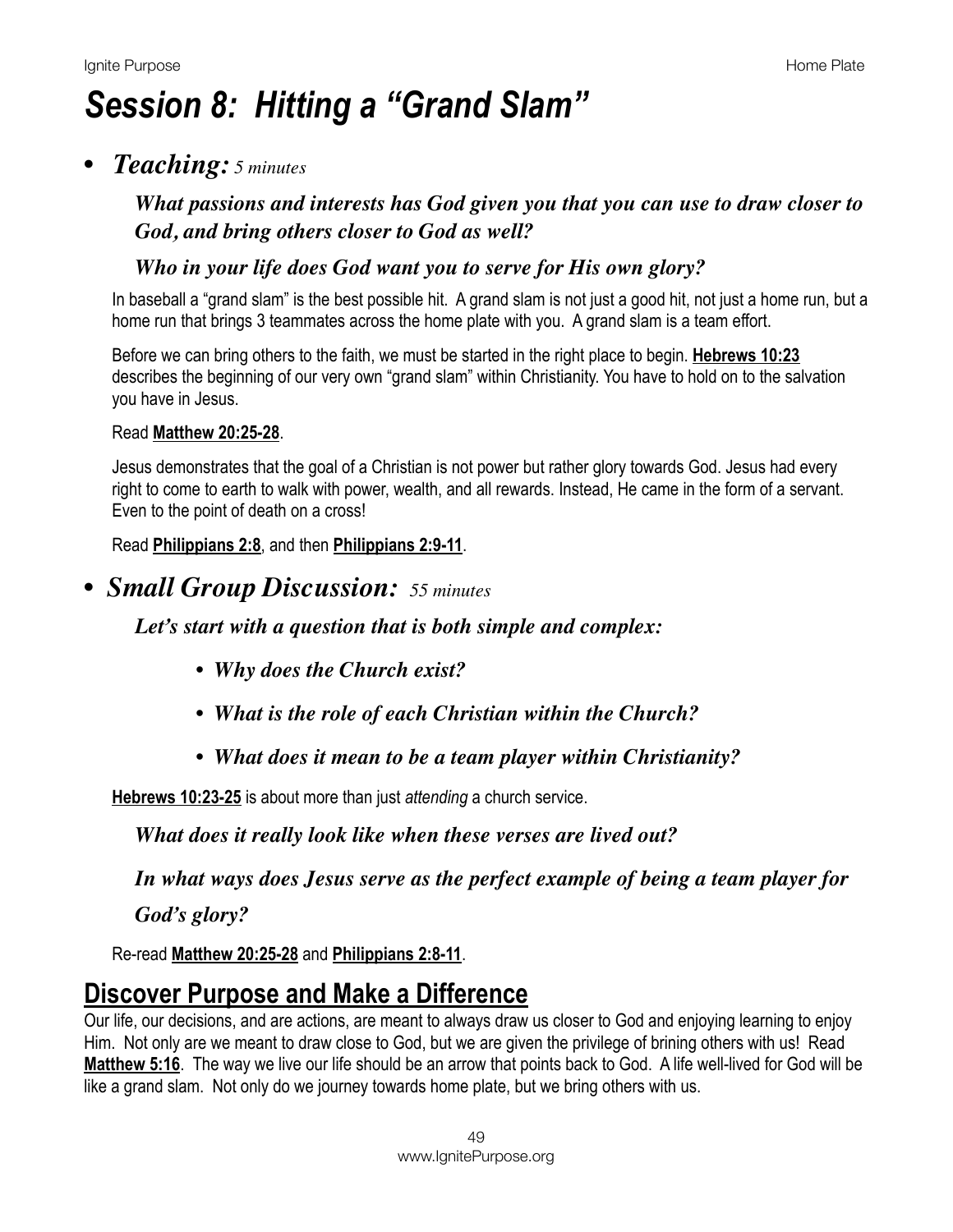# **Session 8 Weekly Devotional: Day 1** Read Hebrews 10:19-39

How are YOU "spurring" other's on toward Christ?

F= Focus in your journal by writing the date and the Scripture you're studying. After you've read the passage a few times, focus on a verse or two that stands out to you and then write out those verses in your journal.

I = Investigate the context around today's Scripture reading. To whom was this written? Why? How does this passage fit with what comes before and after it? What is the Holy Spirit communicating through this text? Feel free to use Bible study tools for commentary: Bible Study Tools, or Easy English Bible.

 $R$  = Respond to the text to make it applicable for your own life. What is God saying to you personally through this passage? How can you apply what you've read?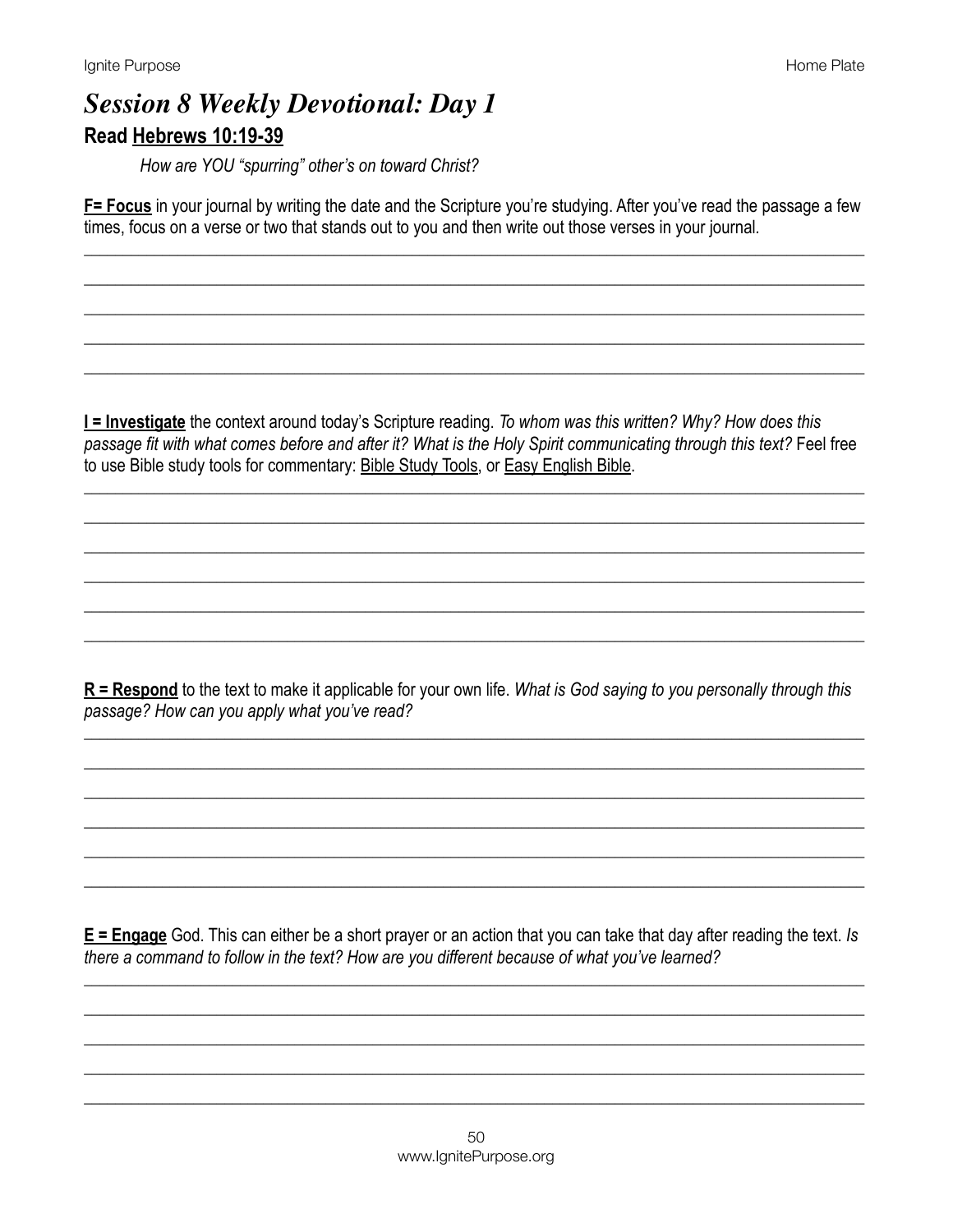## **Session #8 Weekly Devotional: Day 2**

#### Read Matthew 20:20-28

Jesus demonstrates that the goal of a Christian is not power but rather glory towards God. How are YOU GI ORIFYING God in YOUR life?

**F= Focus** in your journal by writing the date and the Scripture you're studying. After you've read the passage a few times, focus on a verse or two that stands out to you and then write out those verses in your journal.

**I = Investigate** the context around today's Scripture reading. To whom was this written? Why? How does this passage fit with what comes before and after it? What is the Holy Spirit communicating through this text? Feel free to use Bible study tools for commentary: Bible Study Tools, or Easy English Bible.

 $R$  = Respond to the text to make it applicable for your own life. What is God saying to you personally through this passage? How can you apply what you've read?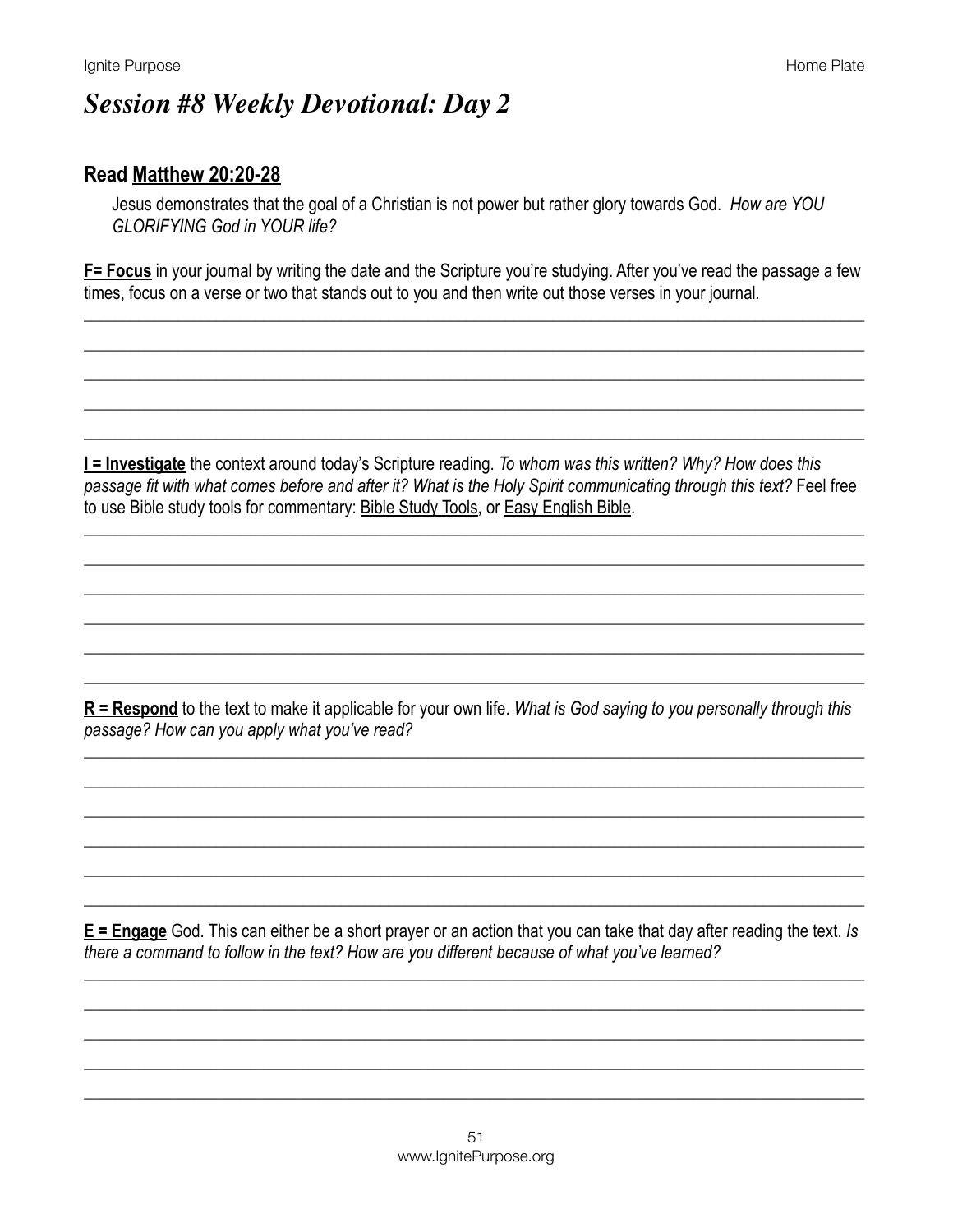# **Session #8 Weekly Devotional: Day 3**

### Read Philippians 2:1-11.

Are you imitating Christ's humility?

F= Focus in your journal by writing the date and the Scripture you're studying. After you've read the passage a few times, focus on a verse or two that stands out to you and then write out those verses in your journal.

I = Investigate the context around today's Scripture reading. To whom was this written? Why? How does this passage fit with what comes before and after it? What is the Holy Spirit communicating through this text? Feel free to use Bible study tools for commentary: Bible Study Tools, or Easy English Bible.

 $R$  = Respond to the text to make it applicable for your own life. What is God saying to you personally through this passage? How can you apply what you've read?